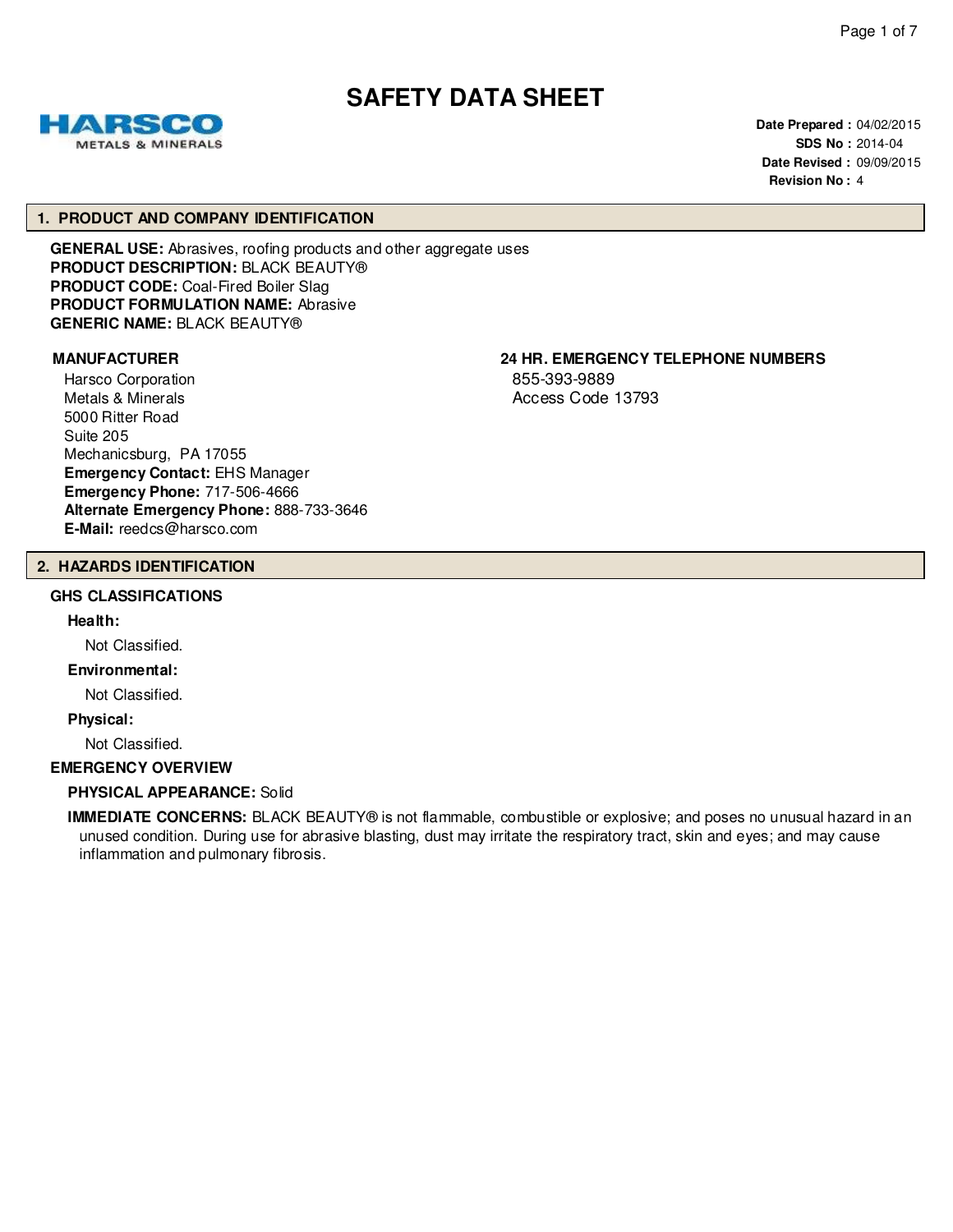# **3. COMPOSITION / INFORMATION ON INGREDIENTS**

| <b>Chemical Name</b>    | $Wt.\%$       | <b>CAS</b> |
|-------------------------|---------------|------------|
| Silica, Amorphous       | $40 - 53$     | 60676-86-0 |
| Aluminum Oxide          | $17 - 25$     | 1344-28-1  |
| Iron Oxide              | $5 - 31$      | 1309-37-1  |
| Calcium Oxide           | $3 - 20$      | 1305-78-8  |
| Magnesium Oxide         | $0.1 - 7$     | 1309-48-4  |
| Potassium Oxide         | $0.1 - 3$     | 12136-45-7 |
| <b>Titanium Dioxide</b> | $0.1 - 2$     | 13463-67-7 |
| Silica, Crystalline     | < 0.1         | 14808-60-7 |
| Manganese               | $0.01 - 0.05$ | 7439-96-5  |
| Beryllium               | $0 - 0.001$   | 7440-41-7  |
| Cadmium                 | $0 - 0.001$   | 7440-43-9  |

# **4. FIRST AID MEASURES**

**EYES:** Do not rub eyes. Remove contact lenses. Flush eyes thoroughly with water, taking care to rinse under eyelids. If irritation continues, continue flushing for 15 minuites, rinsing from time to time under the eyelids. If discomfort continues, consult a physician.

**SKIN:** Wash with soap and water. Get medical attention if irritation develops or persists.

**INGESTION:** Rinse mouth thoroughly if ingested. Do not induce vomiting. If discomfort continues, consult a physician.

**INHALATION:** Move to fresh air. If discomfort continues, consult a physician.

**NOTES TO PHYSICIAN:** Treat symptomatically.

**COMMENTS:** Show this Safety Data Sheet to physician in attendance.

# **5. FIRE FIGHTING MEASURES**

**FLAMMABLE CLASS:** This product is non-combustible.

**GENERAL HAZARD:** None known

**EXTINGUISHING MEDIA:** Use fire-extinguishing media appropriate for surrounding materials.

**FIRE FIGHTING PROCEDURES:** Move product containers from fire area if it can be done without risk. Cool containers by flooding with water until heat is dissipated.

# **HAZARDOUS DECOMPOSITION PRODUCTS:** None known

#### **6. ACCIDENTAL RELEASE MEASURES**

LARGE SPILL: Avoid runoff into storm sewers and ditches that lead to waterways. Collect spillage using a vacuum equipped with a HEPA filter. If not possible, gently moisten before collecting with shovel and broom. Dispose of collected materials inaccordance with Federal, State and local regulations.

**GENERAL PROCEDURES:** Never return spillage and clean-up materials to original product containers.

**RELEASE NOTES:** In the unused form, the material is non-hazardous as defined in state and federal regulations.

**COMMENTS:** Ensure clean-up is conducted by trained personnel wearing appropriate respiratory protection. Avoid inhalation of dust and contact with skin and eyes. Ventilate area if there is excessive airborne dust.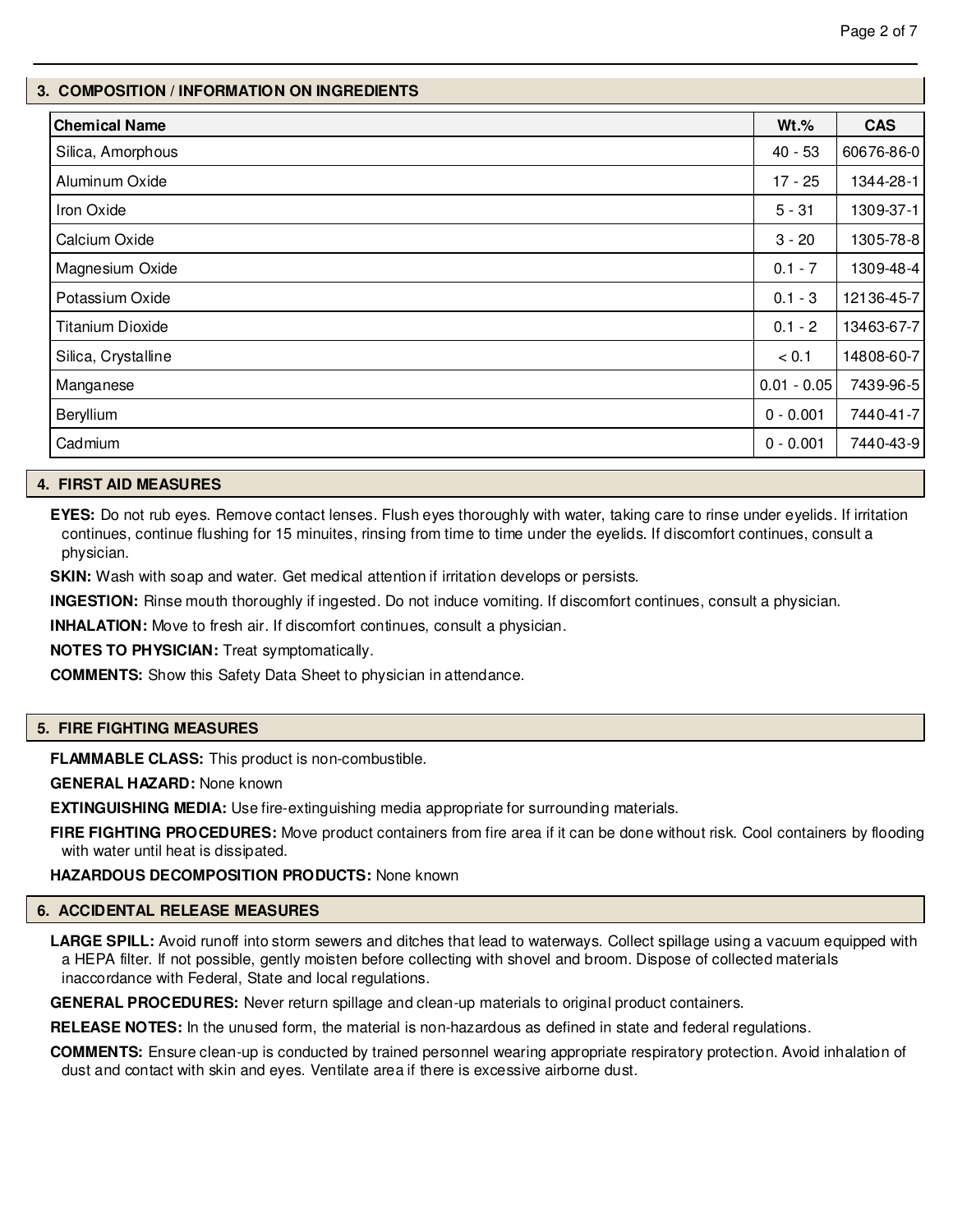# **7. HANDLING AND STORAGE**

**GENERAL PROCEDURES:** Avoid inhalation of dust and contact with skin and eyes. Use only with adequate venitilation. Use work methods that minimize dust production. Keep workplace clean. Observe good industrial hygiene practices.

**HANDLING:** Follow Safety Data Sheet and label precautions.

**STORAGE:** Keep container tightly closed. Store away from incompatible materials.

# **8. EXPOSURE CONTROLS / PERSONAL PROTECTION**

#### **EXPOSURE GUIDELINES**

| OSHA HAZARDOUS COMPONENTS (29 CFR1910.1200) |            |                                                                                                                                                                                                              |                                 |       |                             |
|---------------------------------------------|------------|--------------------------------------------------------------------------------------------------------------------------------------------------------------------------------------------------------------|---------------------------------|-------|-----------------------------|
|                                             |            | <b>EXPOSURE LIMITS</b>                                                                                                                                                                                       |                                 |       |                             |
|                                             |            | <b>OSHA PEL</b><br><b>ACGIH TLV</b>                                                                                                                                                                          |                                 |       |                             |
| <b>Chemical Name</b>                        |            | ppm                                                                                                                                                                                                          | mg/m <sup>3</sup>               | ppm   | mg/m <sup>3</sup>           |
| Silica, Amorphous                           | <b>TWA</b> | 20 mpp<br>$[1]$                                                                                                                                                                                              | 80/<br>%SiO <sub>2</sub> [1]    | $[2]$ | $10^{[2]}$                  |
| Aluminum Oxide                              | <b>TWA</b> | $[3]$                                                                                                                                                                                                        | $15^{[3]}$                      |       | 1 R as<br>aluminum<br>metal |
| Iron Oxide                                  | <b>TWA</b> |                                                                                                                                                                                                              | 10 as iron<br>oxide fume        |       | 5                           |
| Calcium Oxide                               | <b>TWA</b> |                                                                                                                                                                                                              | 5                               |       | $\mathbf{2}$                |
| Magnesium Oxide                             | <b>TWA</b> |                                                                                                                                                                                                              | 15as<br>magnesium<br>oxide fume |       | 10 <sub>l</sub>             |
| <b>Titanium Dioxide</b>                     | <b>TWA</b> |                                                                                                                                                                                                              | 15                              |       | 10                          |
| Silica, Crystalline                         | <b>TWA</b> | $[4] % \begin{center} \includegraphics[width=\linewidth]{imagesSupplemental/Imh} \end{center} % \vspace*{-1em} \caption{The image shows the number of parameters in the left and right.} \label{fig:limsub}$ | 10/<br>$(*SiO2 +$<br>$2)$ [4]   |       | 0.025 R                     |
| Manganese                                   | <b>TWA</b> |                                                                                                                                                                                                              |                                 |       | 0.2                         |

#### **Footnotes:**

**1**. mpp is millions of particles per ft3

**2**. ACGIH TLV for Particles Not Otherwise Specified is 10 mg/m3 for inhalable particles and 3 mg/m3 for respirable particles.

**3**. PEL is 15 mg/m3 total dust and 5 mg/m3 respirable particles (as aluminum metal)

**4**. Respirable PEL = 10 mg/m<sup>3</sup> / (%SiO<sub>2</sub> + 2) and Total Dust PEL = 30 mg/m<sup>3</sup> / (%SiO<sub>2</sub> + 2)

**ENGINEERING CONTROLS:** Use process enclosures, local exhaust ventilation or other engineering controls to keep airborne levels below recommended exposure limits.

# **PERSONAL PROTECTIVE EQUIPMENT**

**EYES AND FACE:** Wear safety glasses with side shields. Use tight fitting googles if dust is generated.

**SKIN:** Use protective gloves. Wear suitable protective clothing.

**RESPIRATORY:** Selection and use of respiratory protective equipment should be in accordance with OSHA General Industry Standard 29 CFR 1910.134; or in Canada with CSA Standard Z94.4.

- **WORK HYGIENIC PRACTICES:** Wash hands after handling. Routinely wash work clothing and protective equipment. Handle in accordance with good industrial hygiene and safety practice.
- **COMMENTS:** Proper and safe use of the material is solely the purchaser's responsibility. The manufacturer extends no warranties and makes no representations as to the suitability of the product for the purchaser's intended purpose or the consequences of purchaser's actions.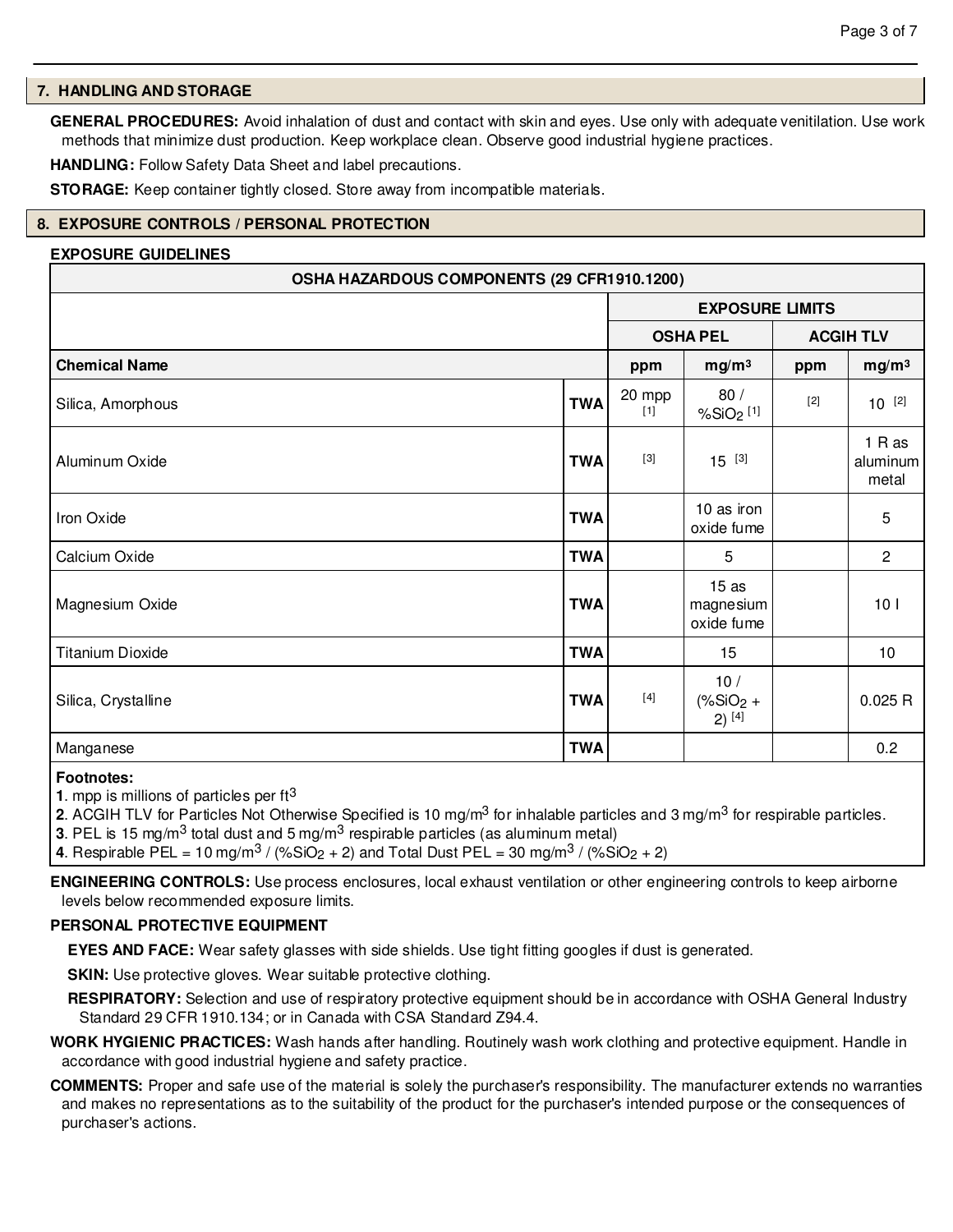# **9. PHYSICAL AND CHEMICAL PROPERTIES**

**ODOR:** None **APPEARANCE:** Black, granular solid **COLOR:** Black **pH:** 8.2 **FLASH POINT AND METHOD:** Not Available **FLAMMABLE LIMITS:** Not available **VAPOR PRESSURE:** Not Available **VAPOR DENSITY:** Not Available **BOILING POINT:** Not Available **FREEZING POINT:** Not Available **MELTING POINT:** Not Available **SOLUBILITY IN WATER:** None Expected **SPECIFIC GRAVITY:** 2.6 - 2.8 **VISCOSITY:** Not Available **COMMENTS:** For additional information contact manufacturer.

# **10. STABILITY AND REACTIVITY**

**STABILITY:** This product is stable and non-reactive under normal conditions of use, storage and transport.

**CONDITIONS TO AVOID:** None known

**POSSIBILITY OF HAZARDOUS REACTIONS:** None

**HAZARDOUS DECOMPOSITION PRODUCTS:** None known

**INCOMPATIBLE MATERIALS:** Hydrofluoric acid

# **11. TOXICOLOGICAL INFORMATION**

# **ACUTE**

**NOTES:** Abrasive blasting agents may cause inflammation and pulmonary fibrosis. Ingestion of dusts generated during working operations may cause nausea and vomiting.

**EYE EFFECTS:** May cause eye irritation.

**SKIN EFFECTS:** May cause skin irritation.

**CHRONIC:** Frequent inhalation of dust over a long period of time increases the risk of developing lung diseases.

# **CARCINOGENICITY**

**IARC:** Coal-Fired boiler slag is not listed by IARC.

**NTP:** Coal-Fired boiler slag is not listed by the National Toxicology Program in their Annual Report.

**OSHA:** Coal-Fired boiler slag is not listed by NIOSH on their Occupational Cancer List.

**Notes:**

# **ACGIH Carcinogens**

- Aluminum oxide (CAS 1344-28-1) A4 Not classifiable as a human carcinogen.
- Beryllium (CAS 7440-41-7) A1 Confirmed human carcinogen.
- Cadmium (CAS 7440-43-9) A2 Suspected human carcinogen.
- Calcium oxide (CAS 1305-78-8) No designation listed.
- Iron oxide (CAS 1309-37-1) A4 Not classifiable as a human carcinogen.
- Magnesium oxide (CAS 1309-48-4) A4 Not classifiable as a human carcinogen.
- Manganese (CAS 7439-96-5) A4 Not classifiable as a human carcinogen.
- Potassium oxide (CAS 12136-45-7) No designation listed.
- Silica, amorphous (CAS 7631-86-9) No designation listed.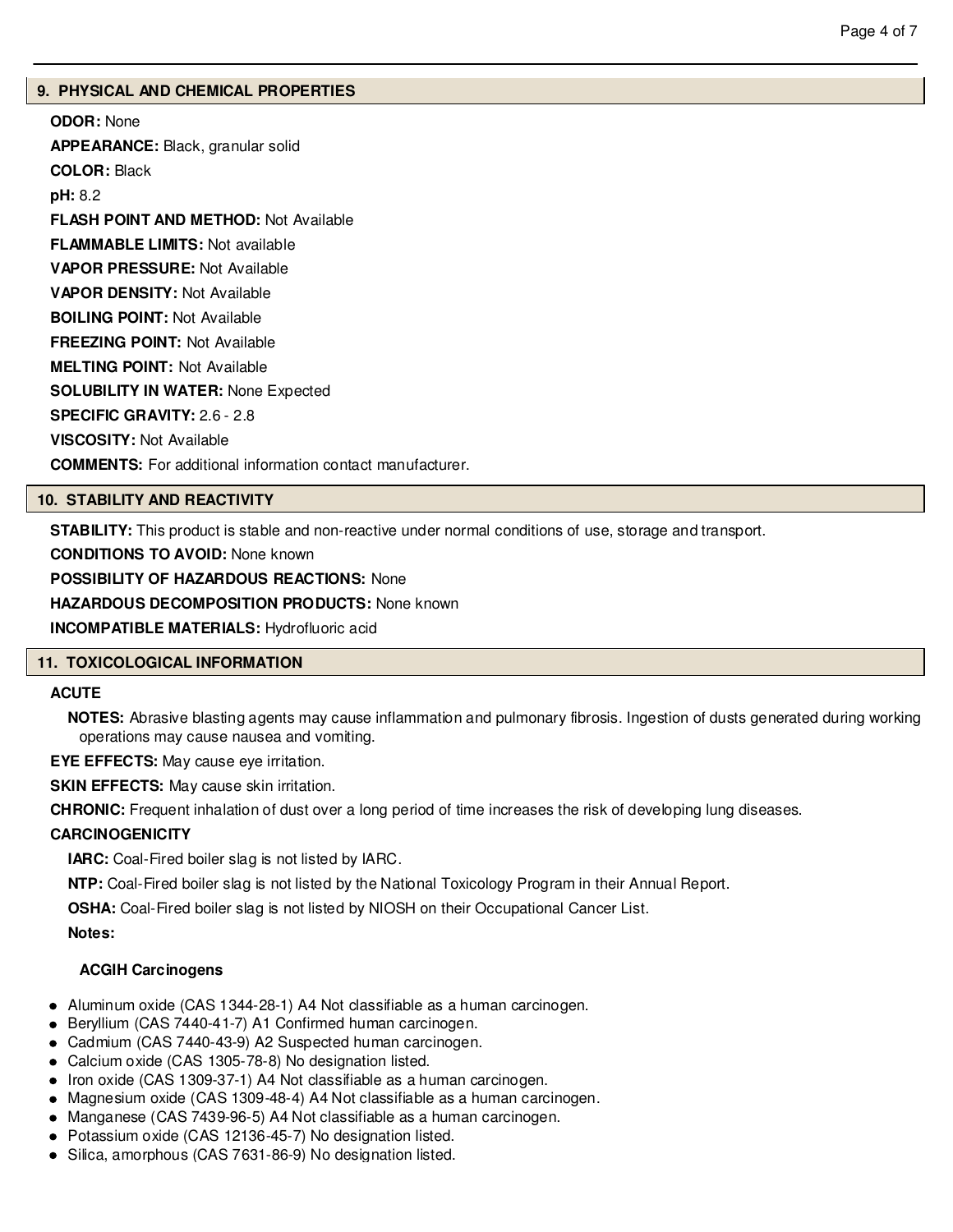Titanium dioxide (CAS 13463-67-7) A4 Not classifiable as a human carcinogen.

# **IARC Monographs. Overall Evaluation of Carcinogenicity**

- Aluminum oxide (CAS 1344-28-1) Not listed.
- Beryllium (CAS 7440-41-7) Group 1. Monographs 58 and 100C (2012).
- Cadmium (CAS 7440-43-9) Group 1. Monographs 58 and 100C (2012).
- Calcium oxide (CAS 1305-78-8) Not listed.
- Iron oxide (CAS 1309-37-1) Not listed.
- Magnesium oxide (CAS 1309-48-4) Not listed.
- Manganese (CAS 7439-96-5) Not listed.
- Potassium oxide (CAS 12136-45-7) Not listed.
- Silica, amorphous (CAS 7631-86-9) Not listed.
- Titanium dioxide (CAS 13463-67-7) Group 2B. Monographs 47 and 93 (2010).

# **US NTP Report on Carcinogens**

- Beryllium (CAS 7440-41-7) Known to be a human carcinogen.
- Cadmium (CAS 7440-43-9) Known to be a human carcinogen.

# **CORROSIVITY:** None known

**SENSITIZATION:** Not a skin or respiratory sensitizer.

**NEUROTOXICITY:** None known

**GENETIC EFFECTS:** None known

**REPRODUCTIVE EFFECTS:** None known

**TARGET ORGANS:** Irritation of nose and throat. Irritation of eyes and mucous membranes. May cause respiratory tract irritation. Shortness of breath.

**TERATOGENIC EFFECTS:** None known

# **MUTAGENICITY:** None known

**COMMENTS:** Although manufacturer has taken reasonable care in the preparation of this Safety Data Sheet, no warranties are made. Manufacturer makes no representations and assumes no responsibility as to the accuracy or suitability of the Safety Data Sheet for the applications intended by the purchaser.

# **12. ECOLOGICAL INFORMATION**

**ENVIRONMENTAL DATA:** An environmental hazard cannot be excluded in the event of unprofessional handling or disposal.

**ECOTOXICOLOGICAL INFORMATION:** This product is not classified as environmentally hazardous. However, this does not exclude the possibility that large or frequent spills can have a harmful or damaging effect on the environment.

**BIOACCUMULATION/ACCUMULATION:** This product is not bioaccumulating.

**DISTRIBUTION:** Not available

**AQUATIC TOXICITY (ACUTE):** None known

**CHEMICAL FATE INFORMATION:** Not available

# **13. DISPOSAL CONSIDERATIONS**

**DISPOSAL METHOD:** Dispose in accordance with all applicable regulations.

**GENERAL COMMENTS:** TCLP testing of unused product indicates that it is not hazardous waste by characteristic.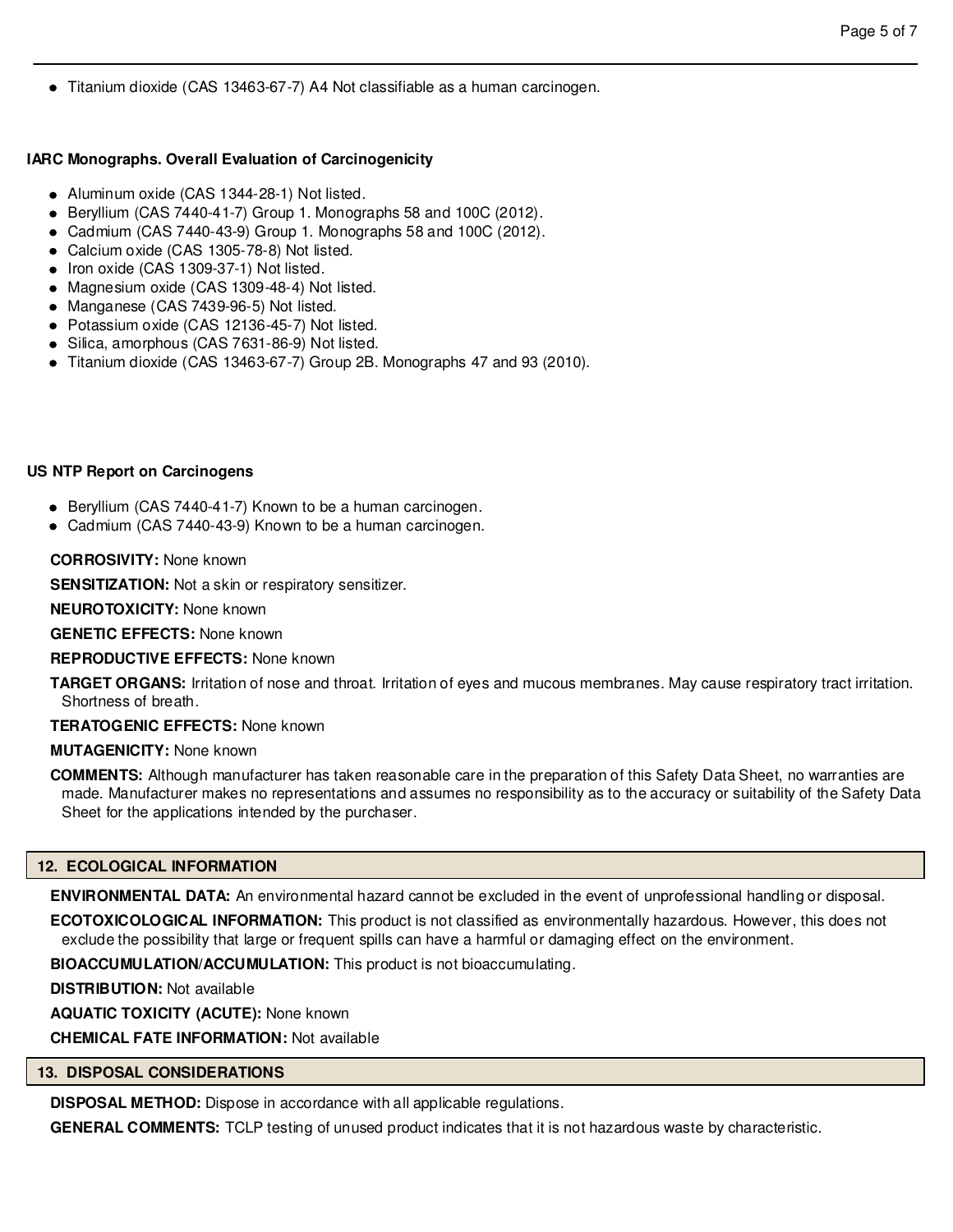# **14. TRANSPORT INFORMATION**

# **DOT (DEPARTMENT OF TRANSPORTATION)**

**OTHER SHIPPING INFORMATION:** Unused product is not regulated as a hazardous material by DOT.

**COMMENTS:** Unused product is not regulated as dangerous goods by the International Air Transport Association (IATA), International Maritime Dangerous Goods (IMDG) or Transport Canada (TDG).

#### **15. REGULATORY INFORMATION**

# **UNITED STATES**

#### **SARA TITLE III (SUPERFUND AMENDMENTS AND REAUTHORIZATION ACT)**

**311/312 HAZARD CATEGORIES:** Hazardous Chemical.

**FIRE:** No **PRESSURE GENERATING:** No **REACTIVITY:** No **ACUTE:** No **CHRONIC:** Yes

**313 REPORTABLE INGREDIENTS:** Aluminum oxide (CAS 1344-28-1)

# **302/304 EMERGENCY PLANNING**

**EMERGENCY PLAN:** None

#### **CERCLA (COMPREHENSIVE ENVIRONMENTAL RESPONSE, COMPENSATION, AND LIABILITY ACT)**

| <b>Chemical Name</b> | $Wt.$ %     | <b>CERCLA</b><br><b>RQ</b> |
|----------------------|-------------|----------------------------|
| Beryllium            | $0 - 0.001$ | 10                         |

**CERCLA RQ:** None

# **TSCA (TOXIC SUBSTANCE CONTROL ACT)**

| <b>Chemical Name</b>    | <b>CAS</b> |
|-------------------------|------------|
| Silica, Amorphous       | 60676-86-0 |
| Aluminum Oxide          | 1344-28-1  |
| Iron Oxide              | 1309-37-1  |
| Calcium Oxide           | 1305-78-8  |
| Magnesium Oxide         | 1309-48-4  |
| Potassium Oxide         | 12136-45-7 |
| <b>Titanium Dioxide</b> | 13463-67-7 |
| Silica, Crystalline     | 14808-60-7 |
| Manganese               | 7439-96-5  |
| Beryllium               | 7440-41-7  |

# **CLEAN AIR ACT**

**40 CFR PART 68---RISK MANAGEMENT FOR CHEMICAL ACCIDENT RELEASE PREVENTION:** None **OCCUPATIONAL SAFETY AND HEALTH ADMINISTRATION (OSHA)**

# **29 CFR1910.119---PROCESS SAFETY MANAGEMENT OF HIGHLY HAZARDOUS CHEMICALS:** None

**CALIFORNIA PROPOSITION 65:** WARNING: This product contains chemicals known to the State of California to cause cancer and birth defects or other reproductive harm.

**RCRA STATUS:** Not regulated.

**OSHA HAZARD COMM. RULE:** Regulated.

**CLEAN WATER ACT:** Not covered by any water quality criteria under Section 304.

**CARCINOGEN:** Boiler slag is not listed by IARC, NIOSH or the NTP as a known or suspected carcinogen. However based